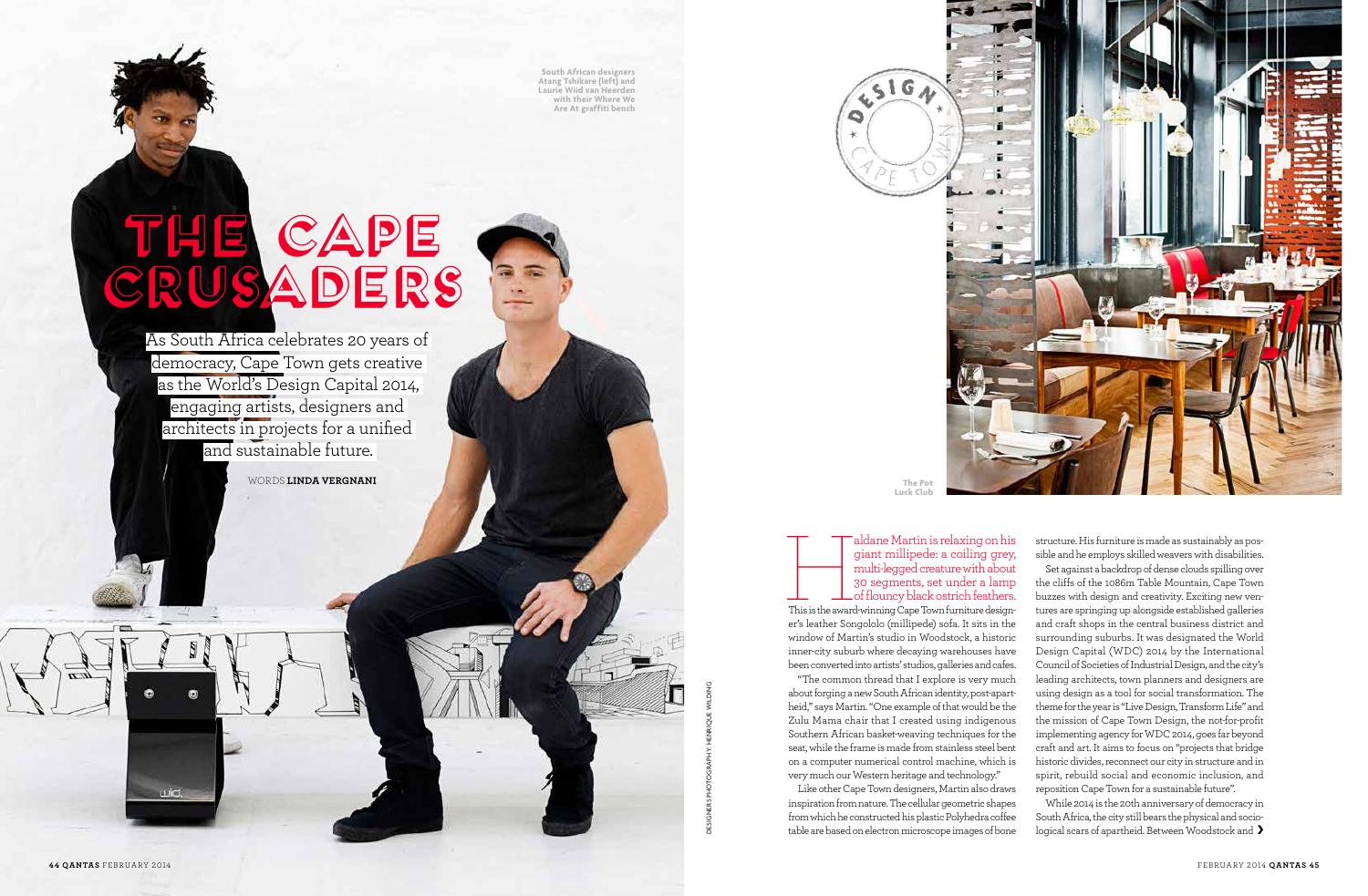

photography (except ellerman house): linda vergnani

restaurant on top of the silo that towers over the Old Biscuit Mill craft centre in Woodstock. Van der Vyver sees design as a way to communicate: "Design is for everyone and people relate to it."

Currently working in film production, the artist is seeking funding to make a Scary Beautiful machine.

Van der Vyver says South African design is less sophisticated than European, but African inspiration and raw energy make it exciting.

At Imiso Ceramics, one of a series of shops and studios in the converted red brick warehouses of the Old Biscuit Mill, Andile Dyalvane is making a scarified pot. He explains the cuts mimic the body scars that traditional healers inscribe in people's flesh to protect them from illness. "In my clan, we do it mostly for prevention of evil spirits." A few feet away, Zizipho Poswa paints guineafowl-like spots on a hand-pinched bowl, destined for an exhibition in the US.

Another design hot spot is the area around Greenmarket Square, where the recently opened Stable represents the work of almost 60 South African designers, including Laurie Wiid van Heerden, who makes tables, lamps and homewares from thick slabs of cork. His Corkabitation pavilion, a communal meeting space he designed in collaboration with architect Aram Lello, is being built for WDC 2014.

At the Victoria & Alfred Waterfront, visitors can get updates on WDC 2014 events, tour the sea water-cooled No.1 Silo Building – one of the most sustainable buildings in Africa – and view the work of designers such as Carrol Boyes, known for her playful silverware in the form of naked bodies.

In Gugulethu township, some homes have been turned into galleries, while in the historic fishing village of Kalk Bay, tourists explore exciting craft shops such as Artvark and then cross the road for a feast of yellowtail or mussels at Harbour House.

Mokena Makeka, an influential, charismatic architect who was on the WDC 2014 bid committee, believes good design is a basic human right. Principal of the award-winning architectural practice Makeka Design Lab, his environmentally savvy Water Cathedral, intended as an example of water-wise innovation, was selected to be built as part of WDC 2014, which he sees as a stepping stone for artists, designers and craftspeople.

In Makeka's city office stands his concept model of an angular, spacecraft-like Museum of Design, Innovation, Leadership and Art. He is on a board of trustees that is negotiating for a site where such a museum can be constructed.

"Cape Town is a city that is deserving of an innovative and iconic building in terms of what it would unlock for the people," he says. "I think of all these amazing designers and we have to do something for them; and it's not a festival, it's a living, thinking, working institution that records their work; that archives, that produces, that brings dignity to what designers do."

the wealthy suburbs higher on the mountain slopes, there are still large tracts of open land left by the apartheid government's demolition of District Six. The houses and tenement blocks of this once vibrant, multiracial area were destroyed after the old regime declared it a "white area" in 1966 and forcibly moved more than 60,000 of its residents to the desolate outlying Cape Flats.

In a bright yellow office, near District Six, Alayne Reesberg, CEO of Cape Town Design, explains that WDC 2014 is not about the pretty things. "It's about the gritty things," she says. "It's about infrastructure, sewerage, rapid urban development and all the problems that come with that, it's about reticulation and recycling of hard waste. It's about the social impact of design, about making the city more liveable."

Reesberg says one of the reasons Cape Town won the WDC bid is that it promised to showcase local ingenuity and often ingenious low-tech, low-carbon solutions to problems. "The way we go about doing things with a bit of duct tape, chewing gum and some *doringdraad* [barbed wire] is more akin to solutions going on in the developing world than those you have in Europe."

She says that it is tough to make these things visible, so her organisation is telling the stories of successful design projects. The 450 projects chosen for WDC 2014 include Dream Mobile, which creates low-cost smart phones for Africa, and iShack, which allows residents

of shanty towns to upgrade to better designed, solar-powered shacks. Other projects range from the design of new schools, hospitals and clinics to the creation of a Fields of Hope food garden in District Six.

"The indirect goal is to get people to become critical consumers of design, to bring those people who have citizen insights together with the professionals to make the city more liveable," Reesberg says. "We hold the view that you don't have to hold a design degree to know that if you have a gammy knee, steps do not work for you."

A series of events has been planned for visitors throughout the year, including the annual Design Indaba conference and expo (Feb 26-Mar 2), which showcases everything from industrial design to new media, and Mercedes-Benz Cape Town Fashion Week (August).

Last year, Leanie van der Vyver presented her grotesquely high Scary Beautiful shoes at the Design Indaba. She explains that, like a stilt walker, the wearer of her Scary Beautiful shoes inserts her feet backwards into the shoes so her shins are supported by giant heels. They force the wearer to adopt an animal-like gait. A video of the controversial shoes has had more than 4.1 million hits on Vimeo.

"A lot of people were angry that the shoes exist and called me a women-hater," says van der Vyver. "But it was a comment on my anger at the fashion industry for their disregard for women. It's looking at how fashion takes things to the ultimate extreme."

She is sitting at a table at The Pot Luck Club, a trendy glass-walled

**Clockwise from above left: a life-size bead and wire elephant welcomes visitors to the City Hall in Cape Town; Haldane Martin with his Songololo sofa; Pod hotel; the contemporary art gallery at Ellerman House**

**Clockwise from above left: woven wire baskets and ceramics, Africa Nova, De Waterkant; cork banquet table, lamp and tableware by Laurie Wiid van Heerden and Community Bench by Aram Lello, Object House, Woodstock; Andile Dyalvane, Imiso Ceramics**